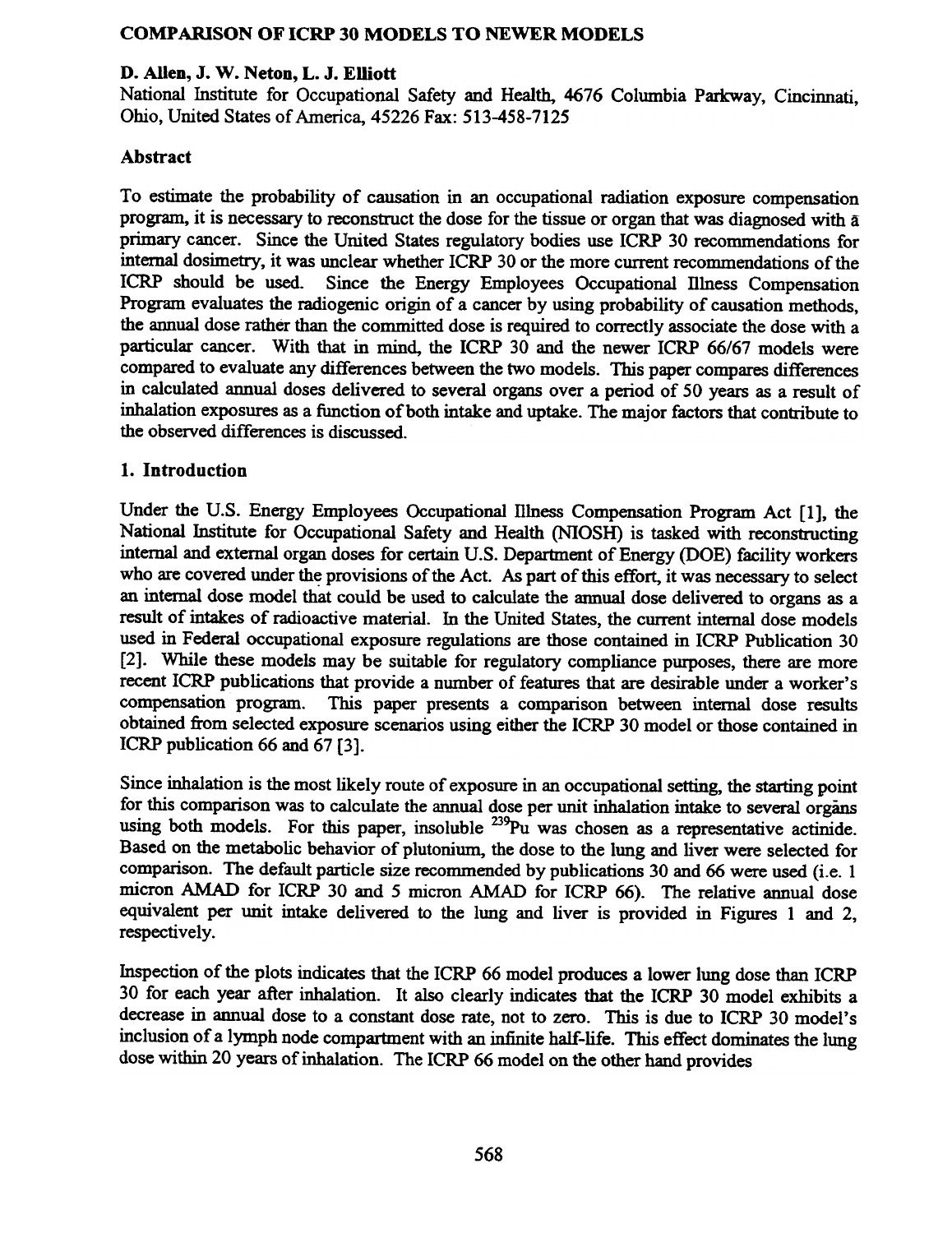physiological clearance rates for each compartment and then assigns the absorption rate the same for each (with the exception of one of the extra-thoracic compartments). For solubility class S material the absorption rate of 99.9% of the material correlates to a half-life of about 6930 days. This is much longer than the longest clearance rate of ICRP 30 (with the exception of the infinite half-life compartment). This implies that the ICRP 66 model delivers the material to the transfer compartment slower than ICRP 30.

Much of the difference in the lung dose is due to the continuous exposure from the small amount of the inhaled material in the lymph nodes that does not clear the lungs. The additional plot (labeled "'no lymph node") in Figure I shows the ICRP 30 lung dose if the final dose-rate from the lymph nodes are subtracted for each year. With this line superimposed on the graph, the differences in the remaining clearance rates are clear.

The plot of the annual liver dose equivalent over time provided in Figure 2 indicates that the ICRP 30 model exhibits a steep build-up over the first 10 years, primarily due to the 1000 day half-life of the lymph node compartment. Once the activity is depleted from lung and built up in liver, the liver clearance rate begins to dominate, causing a steady decrease in liver dose. The ICRP 66/67 metabolic models provide a slower absorption rate from the lung but a faster clearance rate from the liver. This newer model also provides one more important difference. The new model accounts for material re-incorporated into tissues after it is released from an organ. ICRP 30 simply assumed any material released from an organ was immediately eliminated from the body, while ICRP 67 allows for recycling of material that is cleared form an organ. The effect of this recycling is evident in Figure 3 which provides a plot of the annual dose equivalent to the liver per unit of <sup>239</sup>Pu injected directly into the blood stream. Even though the liver clearance rate for ICRP 30 is much slower than that of ICRP 67, the inclusion of a recycling component produces a longer effective clearance rate for the ICRP 67 model.

The overall effect on the annual liver dose equivalent is that the absorption rate from the lung and the clearance rate from the liver are both reduced, causing a slower build up to a dose-rate that is sustained much longer. Over a 50 year time period, the difference is a factor of about 8, however, this difference continues to shrink as additional years are added.

#### 2. Comparison Using Bioassay Measurements

The information above assumes the actual inhalation intake is known, and not estimated from bioassay samples. Since this is not normally the case, it is important to evaluate the two models starting from a bioassay sample. The differences in dose per unit intake discussed above is caused by the slower lung clearance rate and the recycling in the ICRP 66/67 model. This implies a slower overall clearance rate from the body, which in turn implies lower bioassay concentrations for the same intake. When starting with a bioassay sample, the model is worked in reverse to detennine an intake. Therefore, ICRP 66/67 will calculate a higher intake than ICRP 30 from the same bioassay sample. This affect will act to counter the lower dose per unit intake from ICRP 66/67 model. To demonstrate this effect, Figures 4 and 5 provide plots of the annual dose per unit activity detected in a urine sample collected 30 days after an intake. Again, an additional curve is shown on the Figure 4 that shows the result of subtracting the dose caused by the infinite half-life of the lymph node

By comparing Figures 1 and 2 to figures 4 and 5, it is clear that the differences in these two models diminish if the starting point is a bioassay result. The 50 year committed dose to the lung is now approximately 25% lower for ICRP 66/67 instead of a factor of 7.2. Likewise, the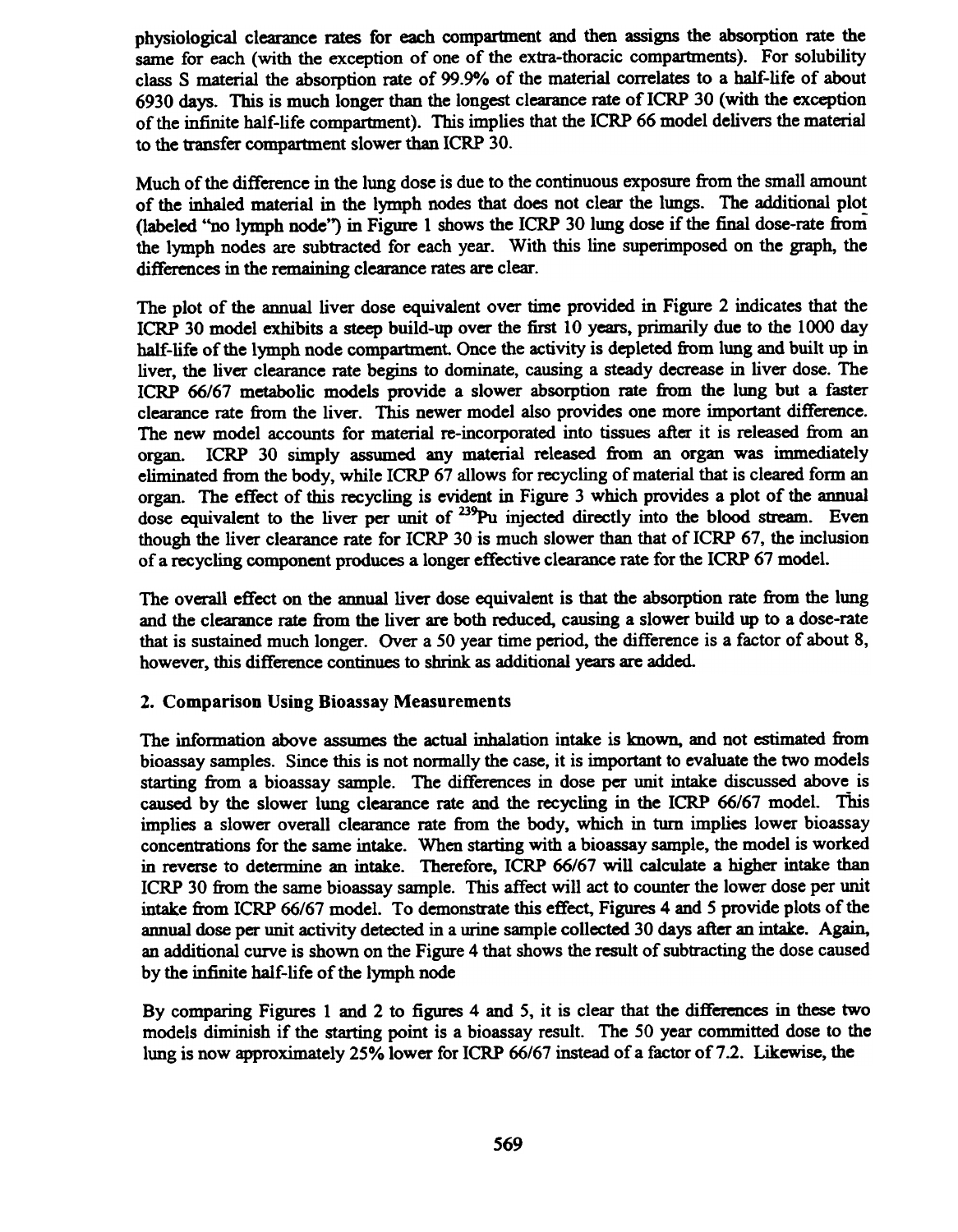committed dose to the liver is now approximately 30% lower instead of a factor of 7.8 observed earlier.